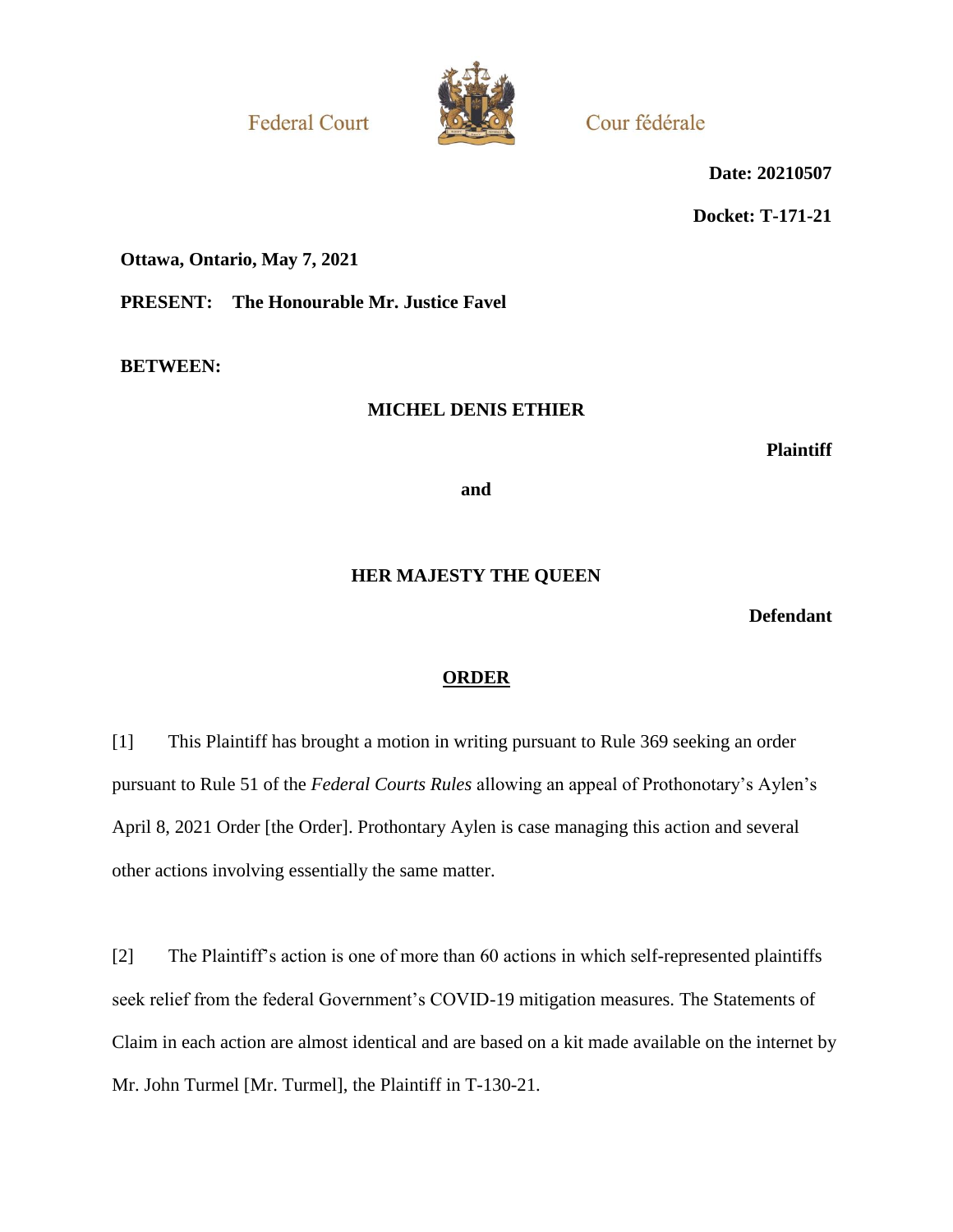[3] As case manager, Prothonotary Aylen ordered that, pursuant to Section 50(1)(b) of the *Federal Courts Act*, it was in the interests of justice to stay certain actions before her, including the Plaintiff's claim, in order for Mr. Turmel's action to proceed. The basis of this Order was due, in short, to the almost identical feature of the statements of claims. Prothonotary Aylen also determined that, rather than ordering the Defendant to keep the Plaintiffs updated on the status of Mr. Turmel's action, the Plaintiffs in the case management matters before her could access any updates on Mr. Turmel's action from the Federal Court's website, and from Mr. Turmel's website. Ultimately, all Plaintiffs would be provided a copy of the decision of Mr. Turmel's action and could take the necessary action thereafter.

#### [4] The Order set out the following:

#### THIS COURT ORDERS that:

1. The actions bearing Court File Nos. T-138-21, T-171-21, T-208- 21, T-219-21, T-212-21, T-220-21, T-221-21, T-230-21 and T-242-21 are hereby stayed pending the final determination (by judgment or order) in T-130-21 and any appeal therefrom.

2. The Registry shall provide a copy of any final determination in T-130-21 to each of the Plaintiffs in T-138-21, T-171-21, T-208- 21, T-219-21, T-212-21, T-220-21, T-221-21, T-230-21 and T-242-21.

3. In the event that any party in T-138-21, T-171-21, T-208-21, T-219-21, T-212-21, T-220-21, T-221-21, T-230-21 or T-242-21 takes the position that their action is differently situated than T-130-21 such that the final determination in T-130-21 (and any appeal therefrom) should not apply to their action, that party shall, within 30 days of the final determination in T-130-21 and any appeal therefrom, requisition a case management conference to establish a schedule for a motion to determine whether their action should move forward.

4. The terms of this Order shall apply to any new Statement of Claim filed subsequent to the date of this Order which is substantially identical to those filed in T-130-21, T-138-21, T-171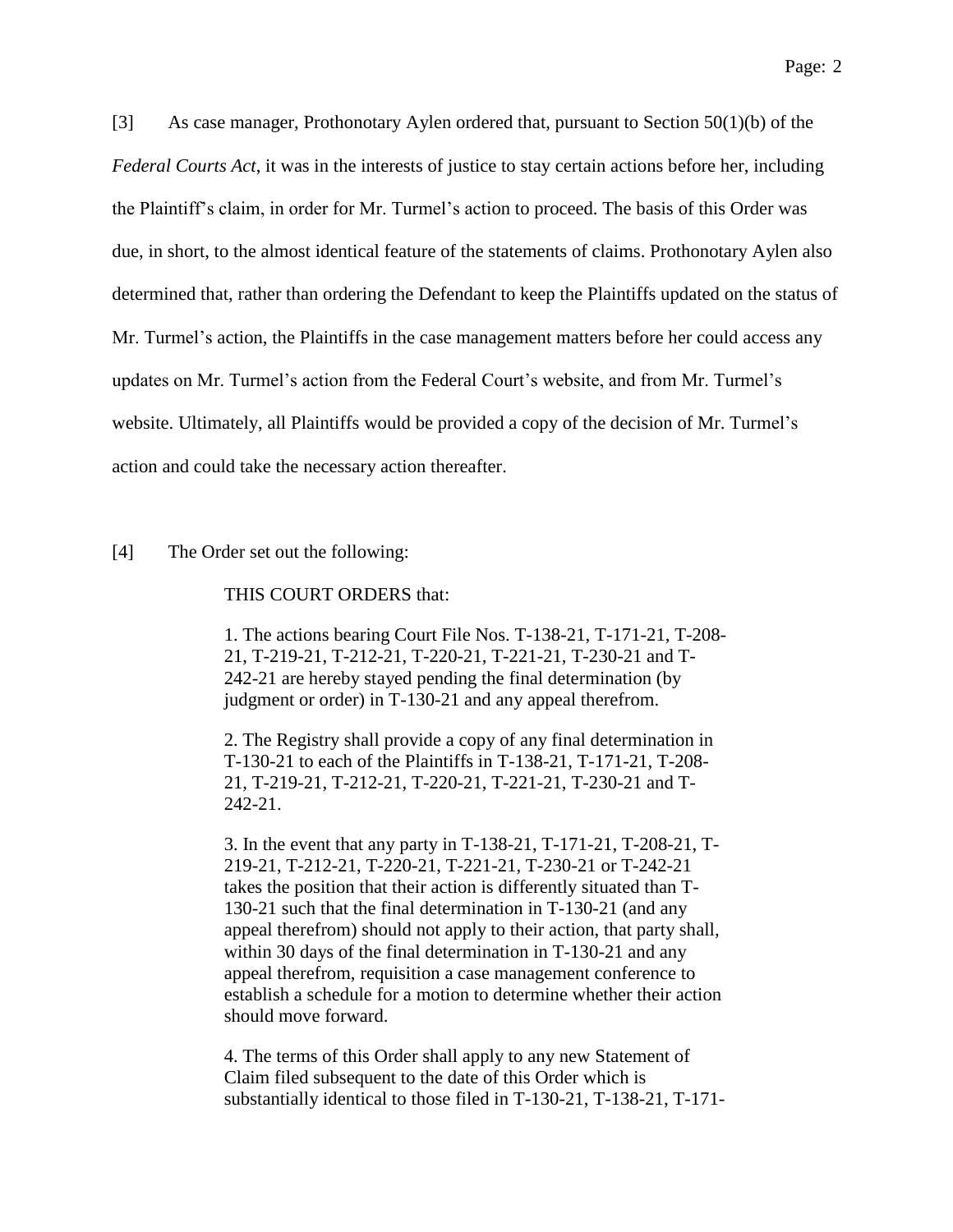21, T-208-21, T-219-21, T-212-21, T-220-21, T-221-21, T-230-21 or T-242-21.

5. The terms of this Order may be varied or amended as the Court determines necessary.

6. There shall be no costs associated with this Order.

[5] As this motion is made under Rule 51 of the *Federal Courts Rules*, SOR/98-106, and reviews a Prothonotary's Order, the Court will apply the standard of review as given in *Housen v Nikolaisen*, 2002 SCC 33. The Federal Court of Appeal has recently approved of this standard in the context of a prothonotary's decision in *Hospira Healthcare Corporation v Kennedy Institute of Rheumatology*, 2016 FCA 215 at para 79 [*Hospira*]. That is, "palpable and overriding error" for questions of fact and questions of mixed fact and law; and "correctness" for questions of law (*Hospira* at para 66). Therefore, I will afford substantial deference to the aspects of Prothonotary Aylen's Order that relate to the facts and the application of the law to the facts. I will afford no deference to Prothonotary Aylen's determinations of the applicable law.

[6] As the case management judge, Prothonotary Aylen is "intimately familiar with the history, details and complexities" of this matter (*C. Steven Sikes, Aquero LLC v Encana Corporation Fccl Ltd*., 2016 FC 671 at para 13).

[7] I have reviewed the Order and note that Prothonotary Aylen correctly identified the legal authority for issuing a stay pursuant to section 50(1)(b) of the *Federal Courts Act*, namely that it is in the interests of justice to do so [*Clayton v Canada (Attorney General)*, 2018 FCA 1]. Prothonotary Aylen, at paragraphs 16 to 22 then considered the totality of the circumstances and the applicable principles in exercising her discretion.